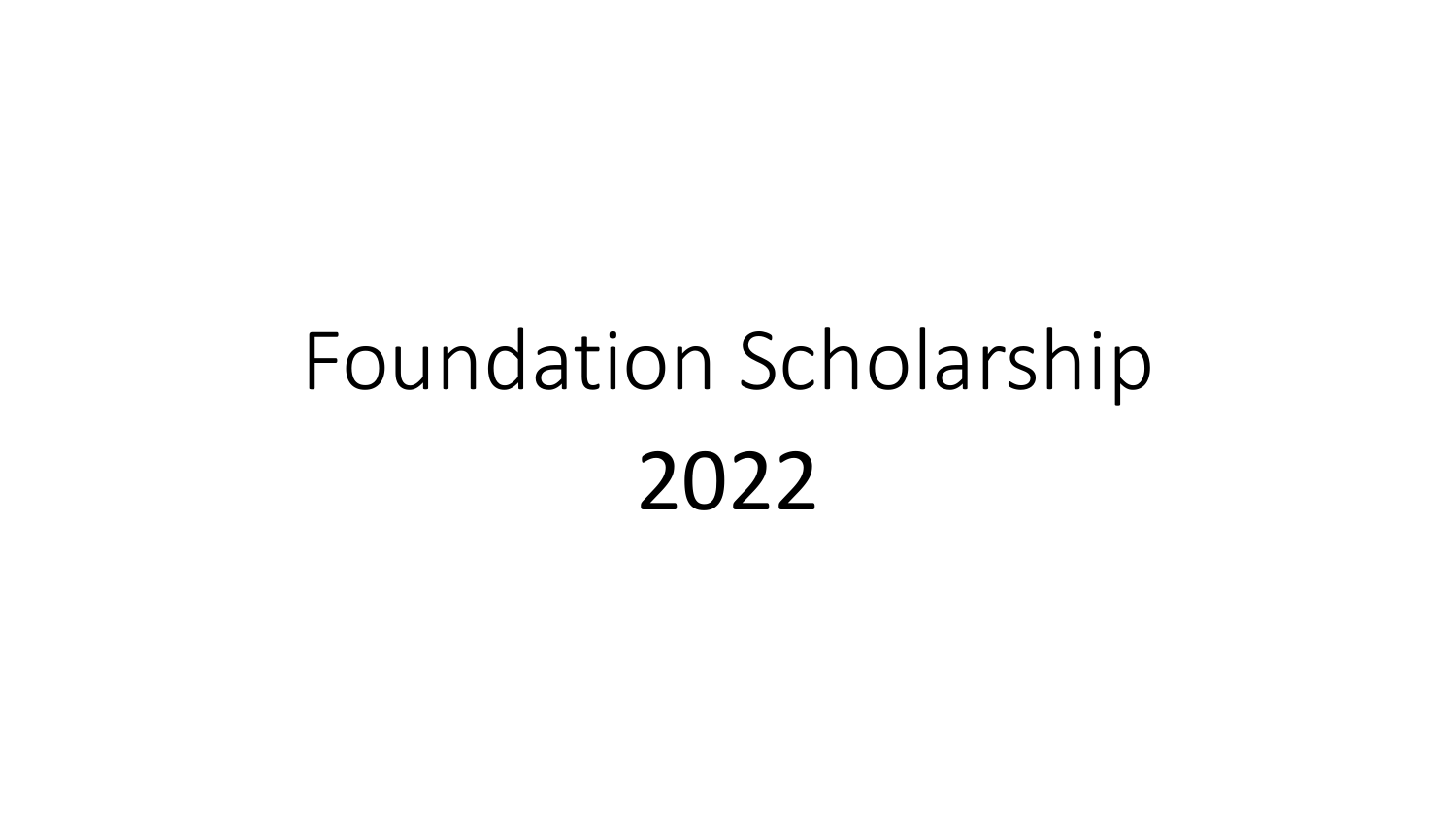#### Important dates

- Application submission (by online form) **9am 19th October -- 5 pm 2nd November**
- In person\* exam period **10th January – 14th January 2021**
- Announcement of scholars **25th April, 2022 10pm**
- \* Subject to confirmation and change according to government Covid guidelines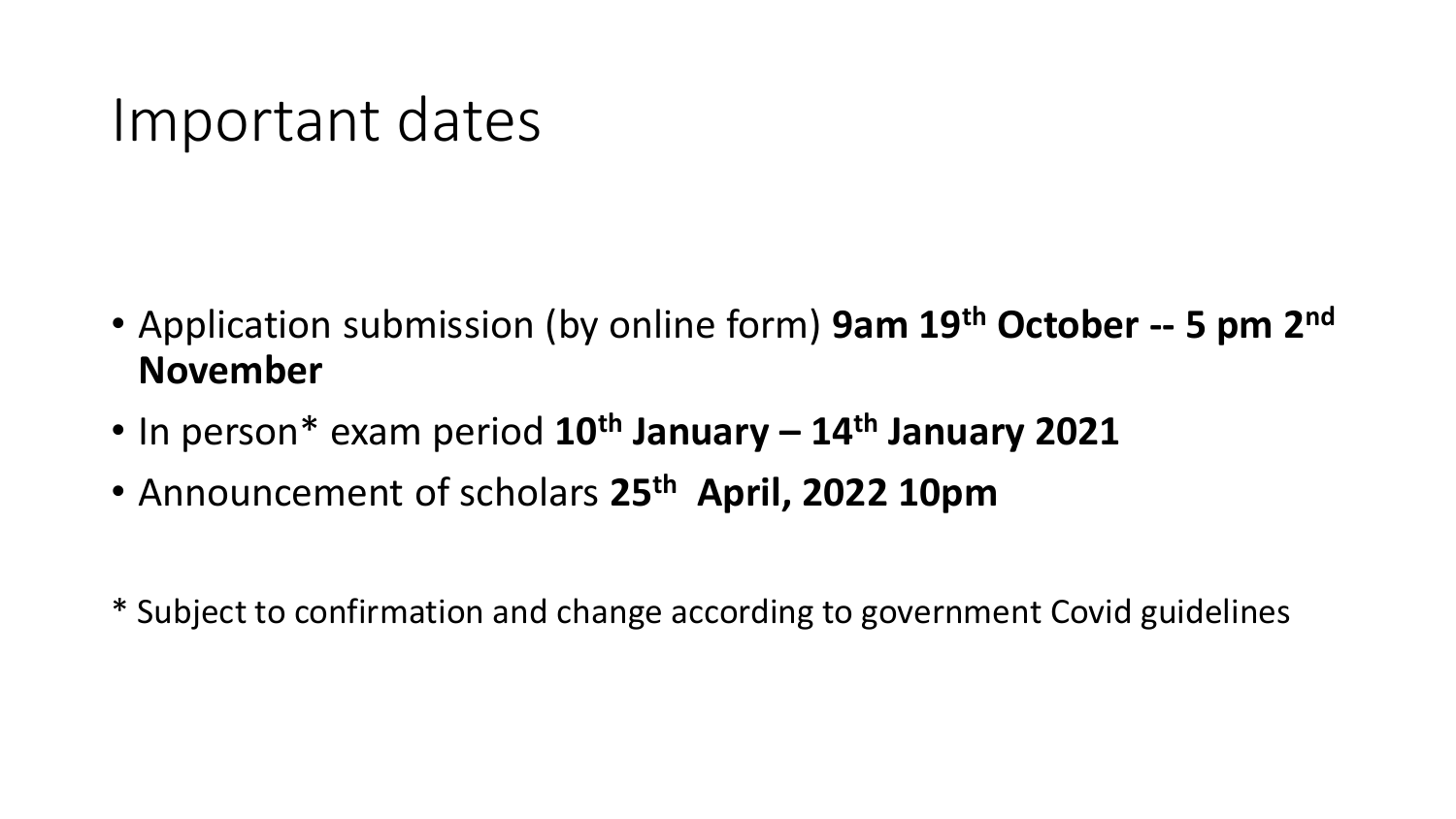# Single Honors (entry) History of Art and Architecture

**Regardless of SF pathway**

**General paper** - Code XSCH3455 (2 hours, 25%): Photographic comparisons

**Essay 1 paper** - Code XSCH3456 (2 hours, 25%): Approaches + Cultural intersections

**Essay 2 paper** - Code XSCH3457 (2 hours, 25%): Arts of Japan/ Practice in Art History/ Themes in Irish art 1/ European Centres

**Essay 3 paper** – Code XSCH3479 (2 hours, 25%): critical text comparisons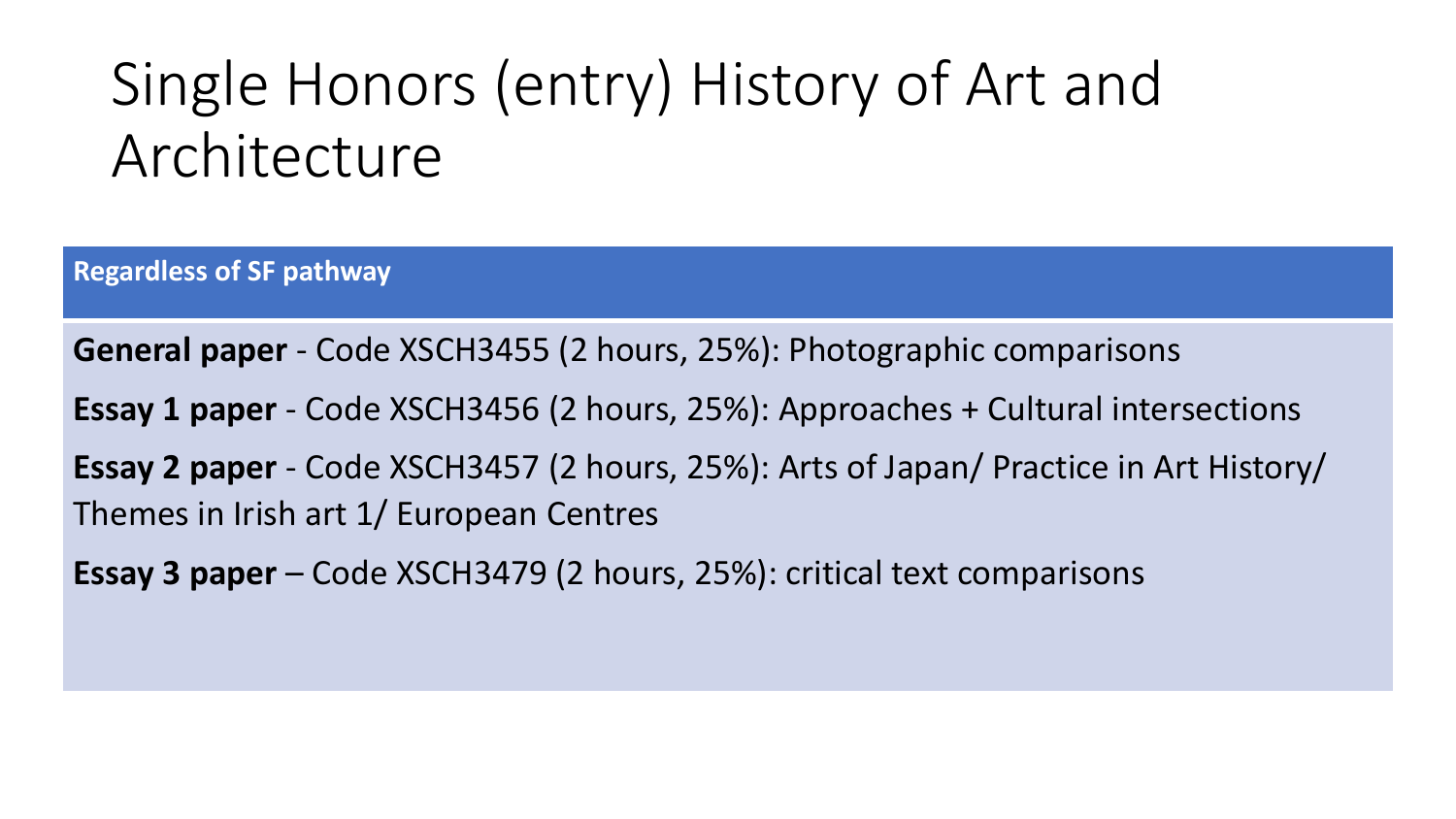#### Joint honors entry: Major (History of Art) with minor (S2) pathway

| Structure 1                   | Structure 2                   |
|-------------------------------|-------------------------------|
| 3 exams in your major subject | 2 exams in your major subject |
| 1 exam in your minor subject  | 2 exams in your minor subject |

| Structure 1                                                                                                                                                                                                                                                                                                                | <b>Structure 2</b>                                                                                                                                                                                            |
|----------------------------------------------------------------------------------------------------------------------------------------------------------------------------------------------------------------------------------------------------------------------------------------------------------------------------|---------------------------------------------------------------------------------------------------------------------------------------------------------------------------------------------------------------|
| <b>General paper</b> - Code XSCH3455 (2 hours, 25%):<br>Photographic comparisons<br>Essay 1 paper - Code XSCH3456 (2 hours, 25%):<br>Approaches + Cultural intersections<br>Essay 2 paper - Code XSCH3457 (2 hours, 25%): Arts of<br>Japan/ Practice in Art History 1/ Themes in Irish art 1/<br><b>European Centres 1</b> | <b>General paper</b> - Code XSCH3455 (2 hours, 25%):<br>Photographic comparisons<br><b>Essay 1 paper</b> - Code XSCH3456 (2 hours, 25%):<br>Approaches + Cultural intersections 1 OR Themes in<br>Irish Art 1 |
| Minor subject exam (25%)                                                                                                                                                                                                                                                                                                   | Minor subject exams x 2 (50%)                                                                                                                                                                                 |
|                                                                                                                                                                                                                                                                                                                            |                                                                                                                                                                                                               |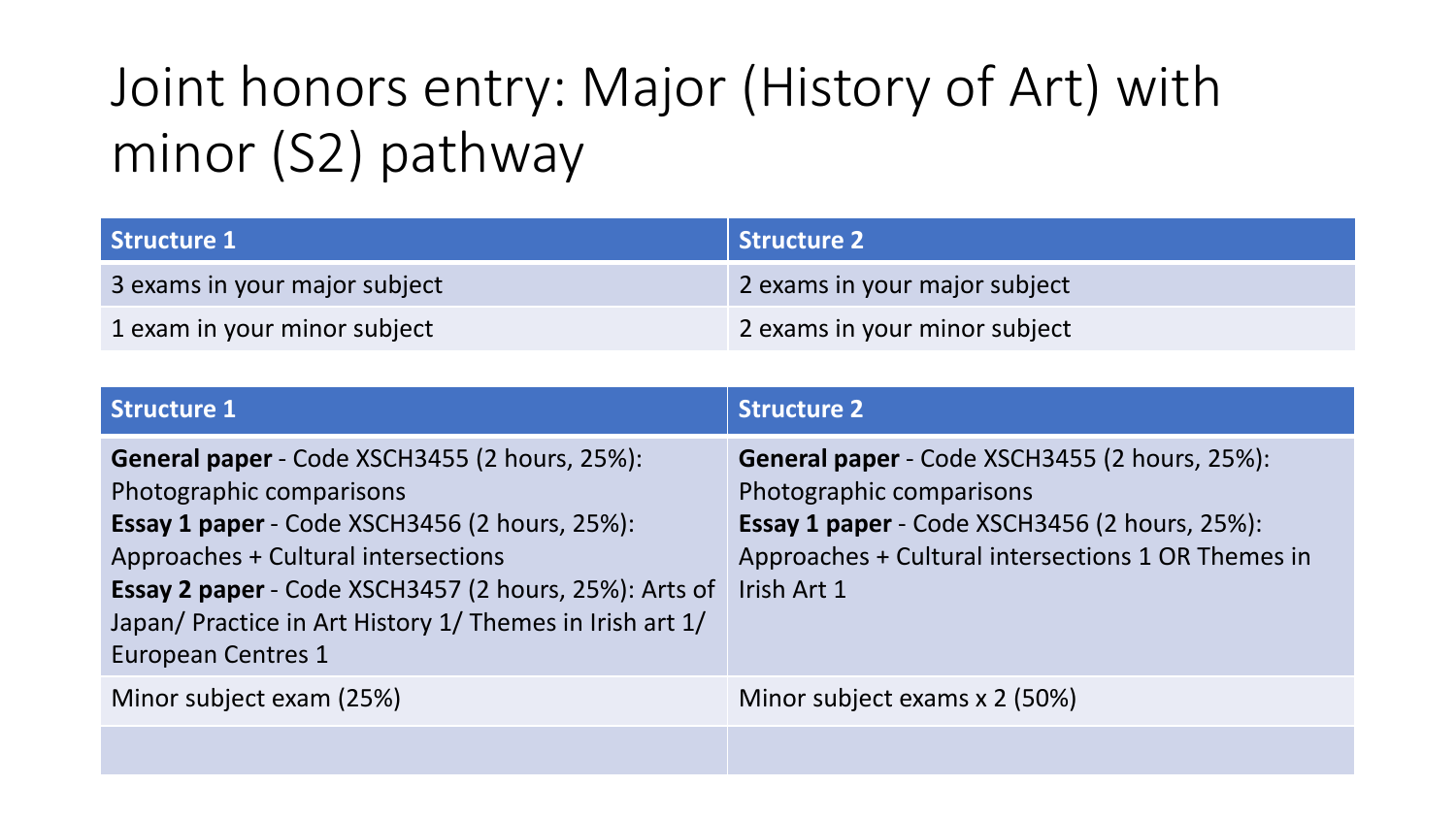Joint Honors entry: Joint honors pathway 20 ECTS in History of Art + 20 ECTS in Subject 2 + 20 ECTS in TE/ Oms

**General paper** - Code XSCH3455 (2 hours, 25%):

```
Essay 1 paper - Code XSCH3456 (2 hours, 25%): Approaches + Cultural 
intersections 1 OR Themes in Irish Art 1
```
+

2 x exams in S2 (50%)

• **Minor subject exams x 2 (50%)**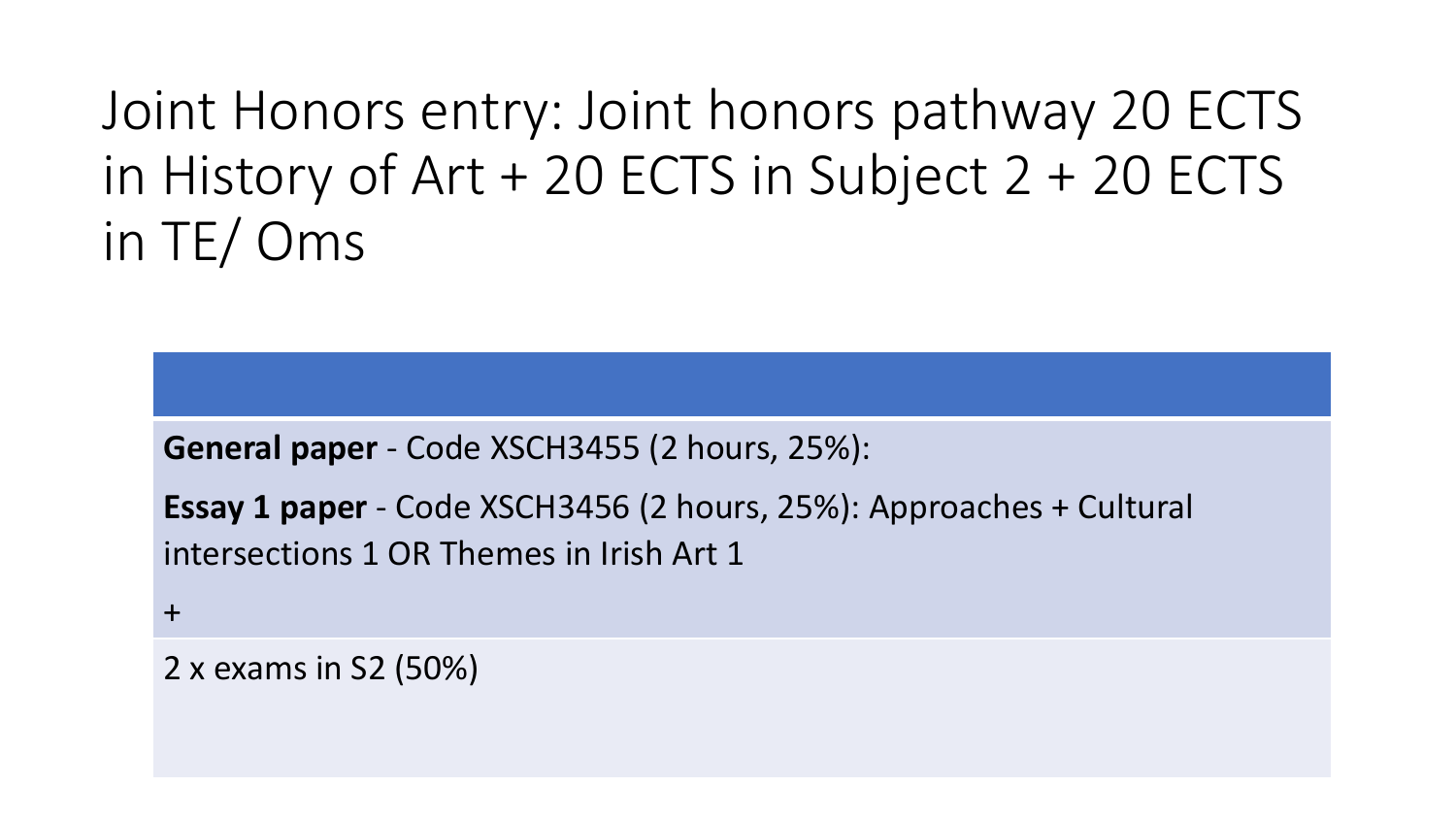#### Joint Honors entry: Major (subject 2) with minor (History of Art) pathway

| Structure 1                   | Structure 2                   |
|-------------------------------|-------------------------------|
| 3 exams in your major subject | 2 exams in your major subject |
| 1 exam in History of Art      | 2 exams in History of Art     |

| <b>Structure 1</b>                                  | <b>Structure 2</b>                                                                                                                                                      |
|-----------------------------------------------------|-------------------------------------------------------------------------------------------------------------------------------------------------------------------------|
| Major subject exams x 3 (75%)                       | Minor subject exams x 2 (50%)                                                                                                                                           |
| <b>General paper</b> - Code XSCH3455 (2 hours, 25%) | <b>General paper</b> - Code XSCH3455 (2 hours, 25%)<br>Essay 1 paper - Code XSCH3456 (2 hours, 25%):<br>Approaches + Cultural intersections 1/ Themes in Irish<br>art 1 |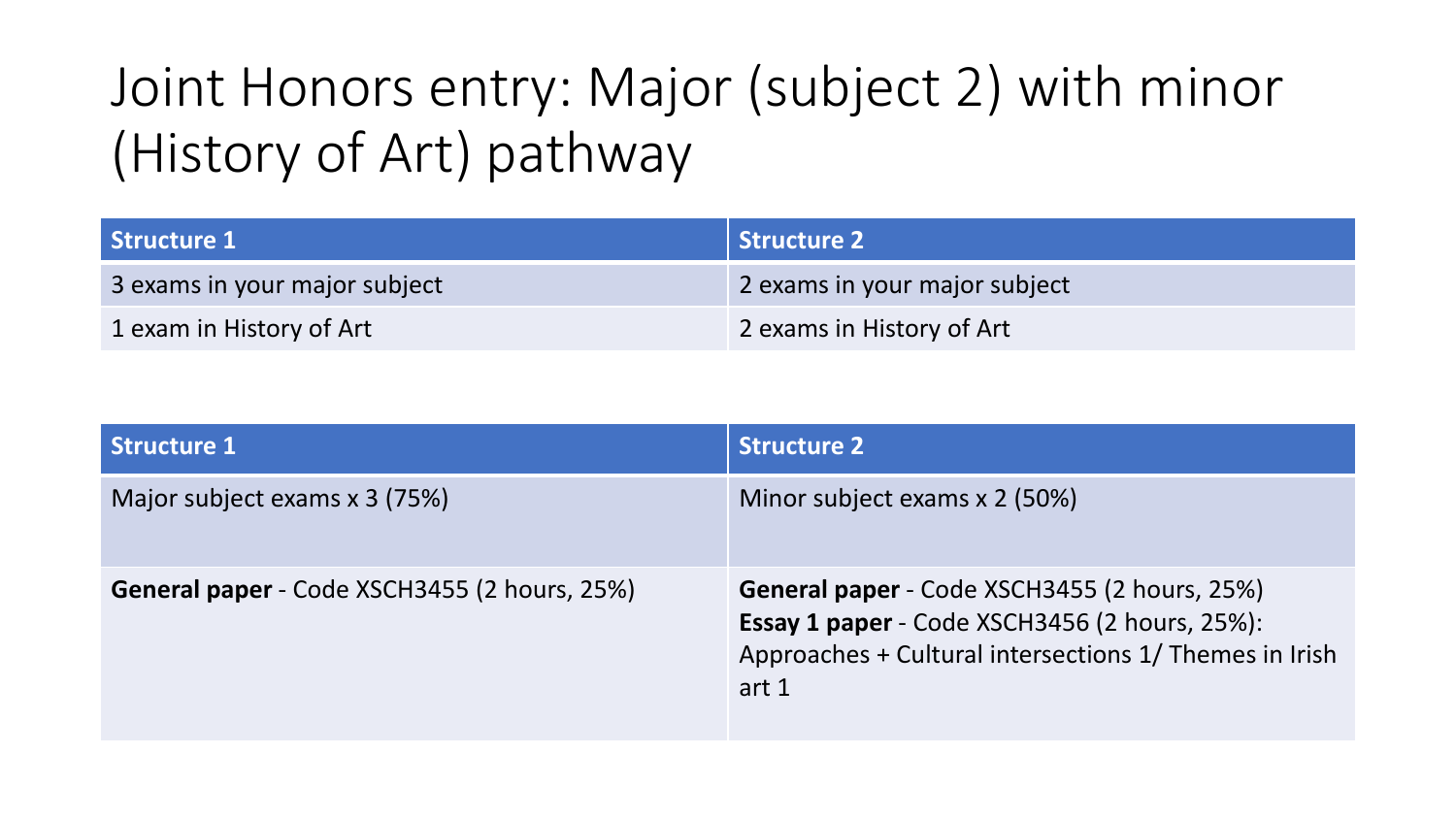# General paper

- 3 x photographic comparisons
- No choice

*Your answers should contain factual or contextual information about the works shown and demonstrate the application of knowledge through critical thinking and interpretation and/or critique of sources and concepts*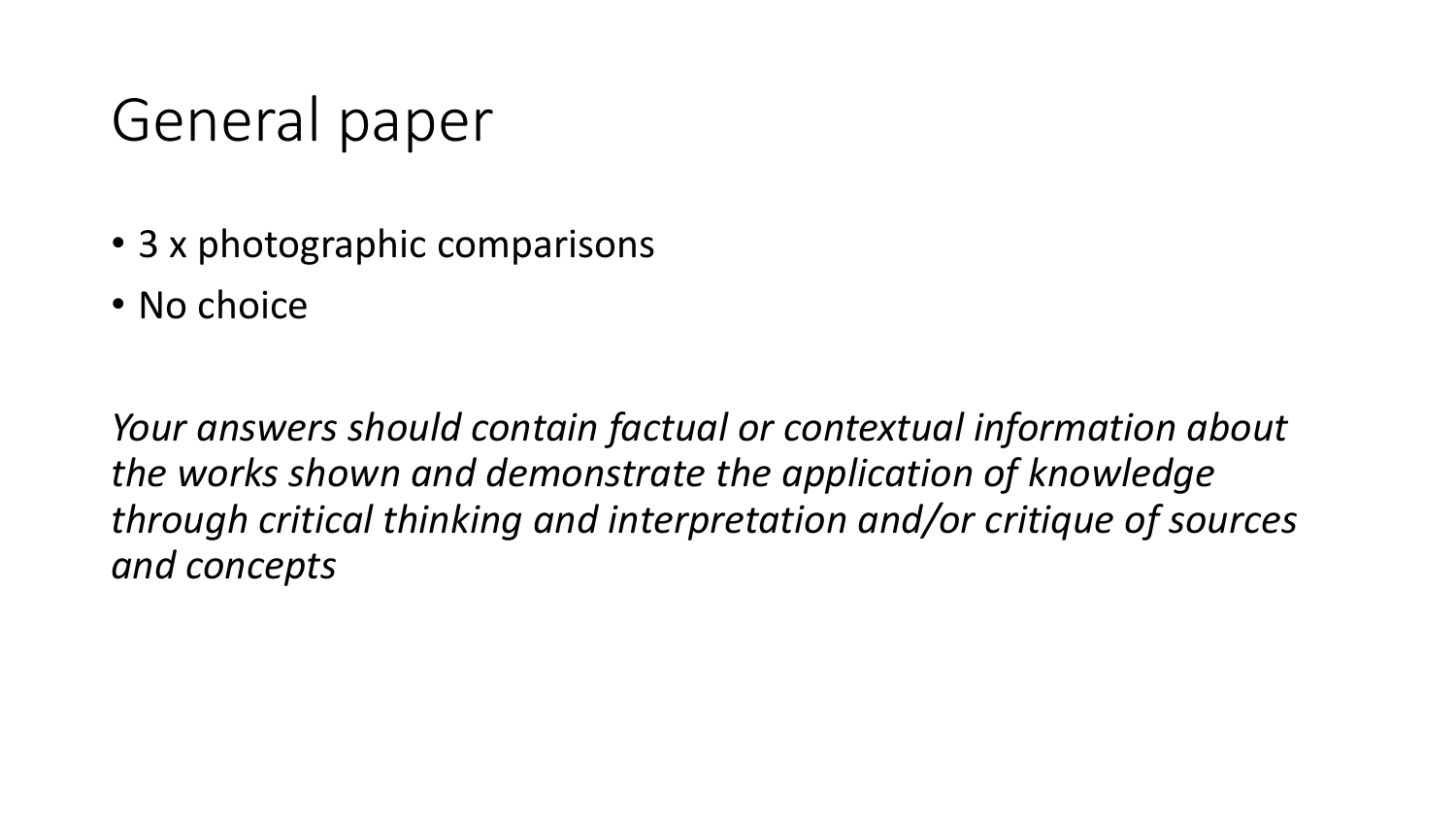### Essay Paper 1

- 3 x sections
- A Approaches to Art History
- B Cultural Intersections 1
- C Themes in Irish art 1

Choice of three questions in each section, answer one from two relevant sections. **2 questions in total.**

*NB Single honors and Major in Art History Students taking Essay Paper 2 must answer on Cultural intersections 1 and may not answer on Themes in Irish art 1.*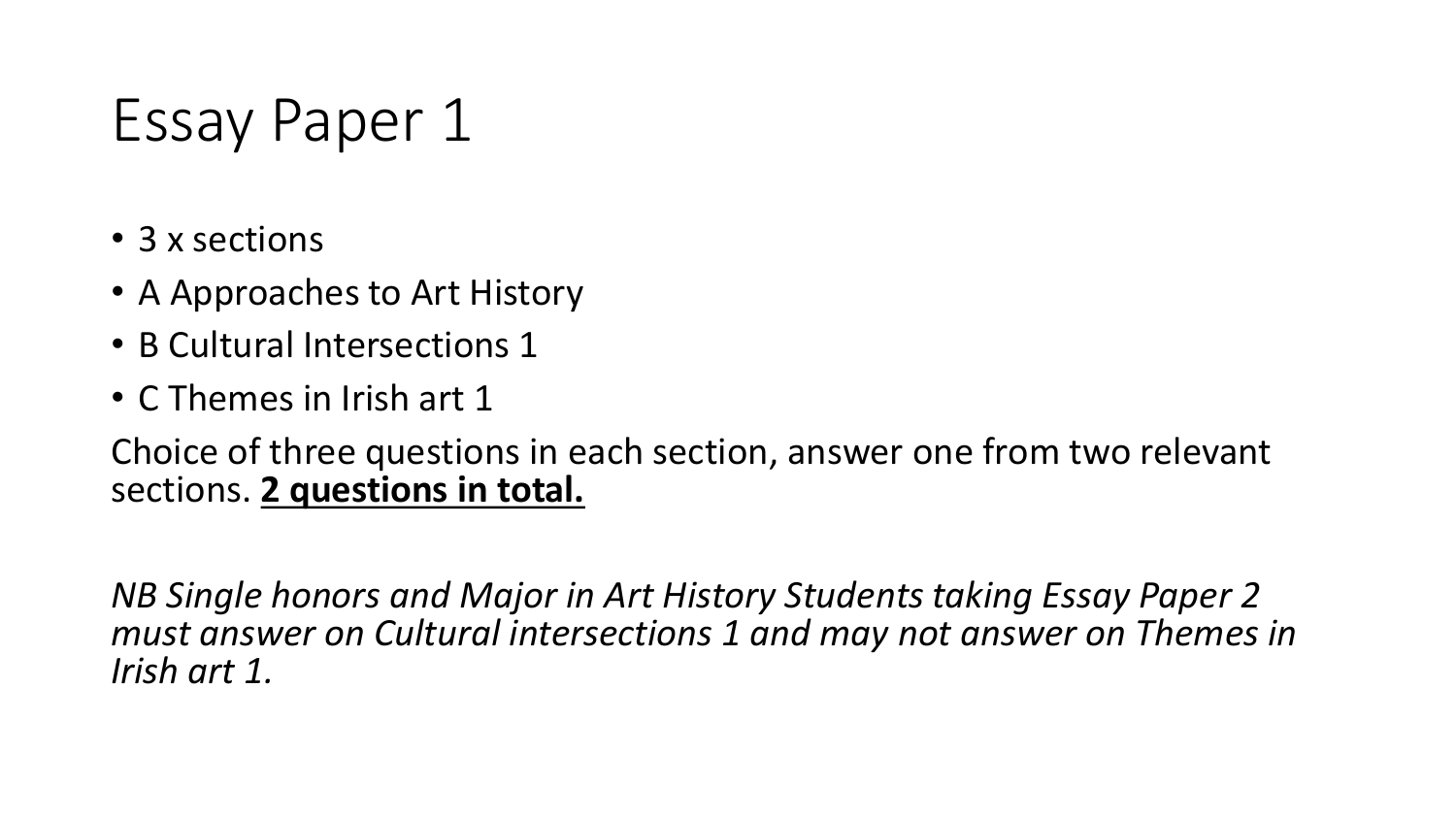Essay Paper 2

- 4 x sections
- A Themes in Irish art 1
- B Arts of Japan
- C Practice in Art History
- D European artistic centres

Choice of three questions in sections A and B. One question only in section C and D.

Answer one question from the two sections relevant to you.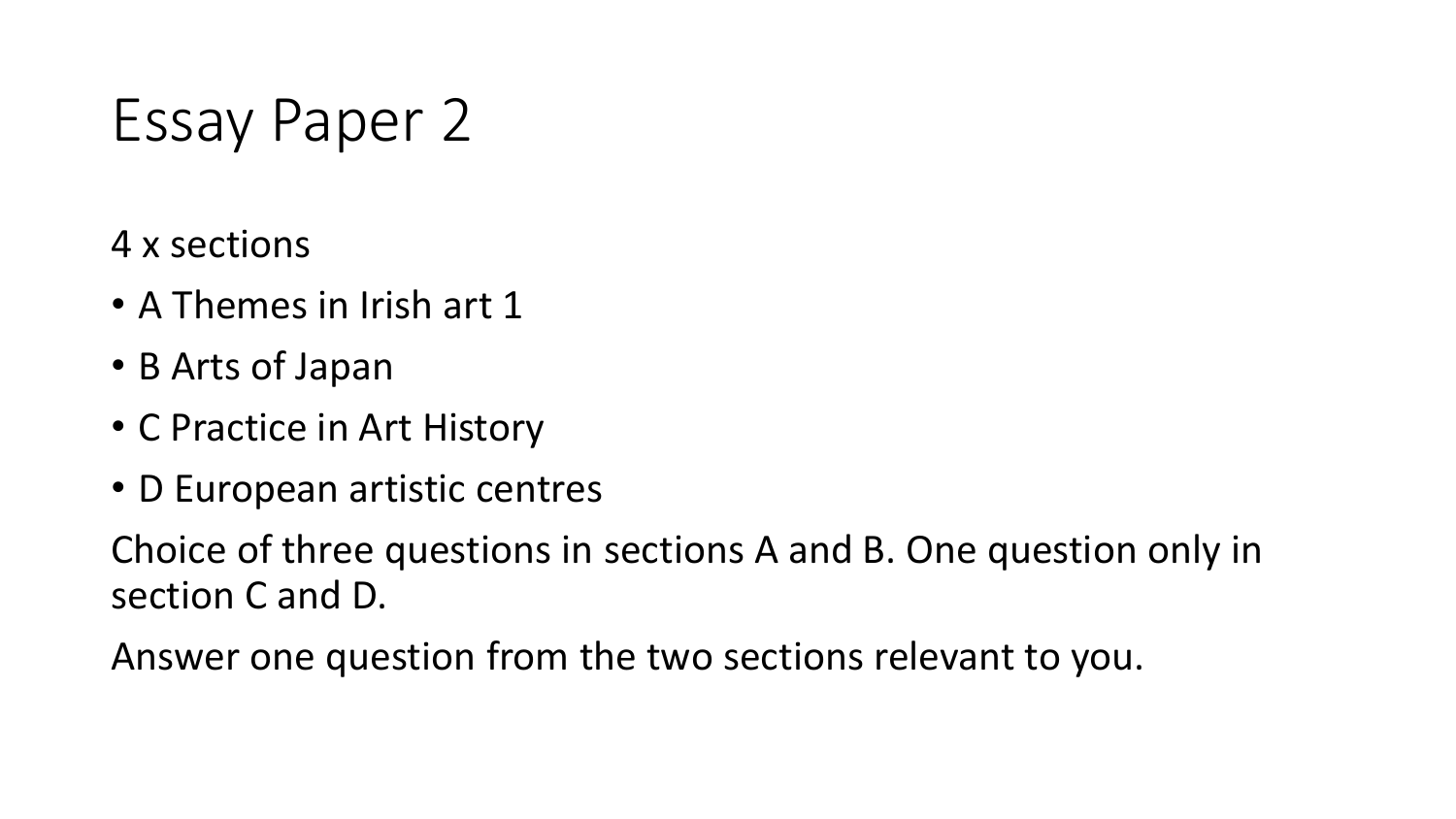Essay Paper 3

3 x pairs critical texts

#### Write commentaries / comparisons about two pairs of them. **2 questions in total.**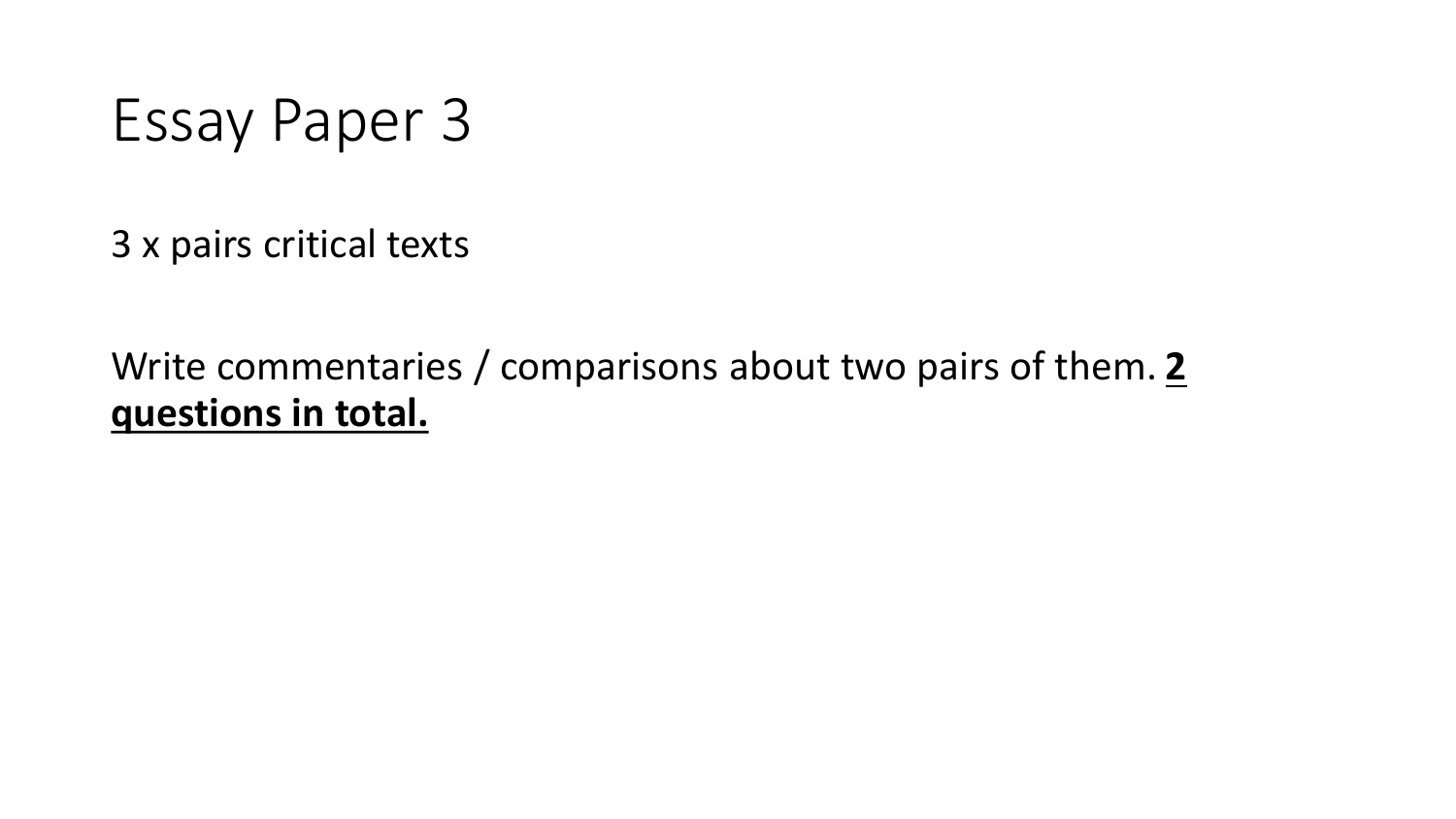No sample papers or indicative reading will be provided.

For an indication of the types of question posed consult <https://www.tcd.ie/academicregistry/exams/past-papers/scholarship/>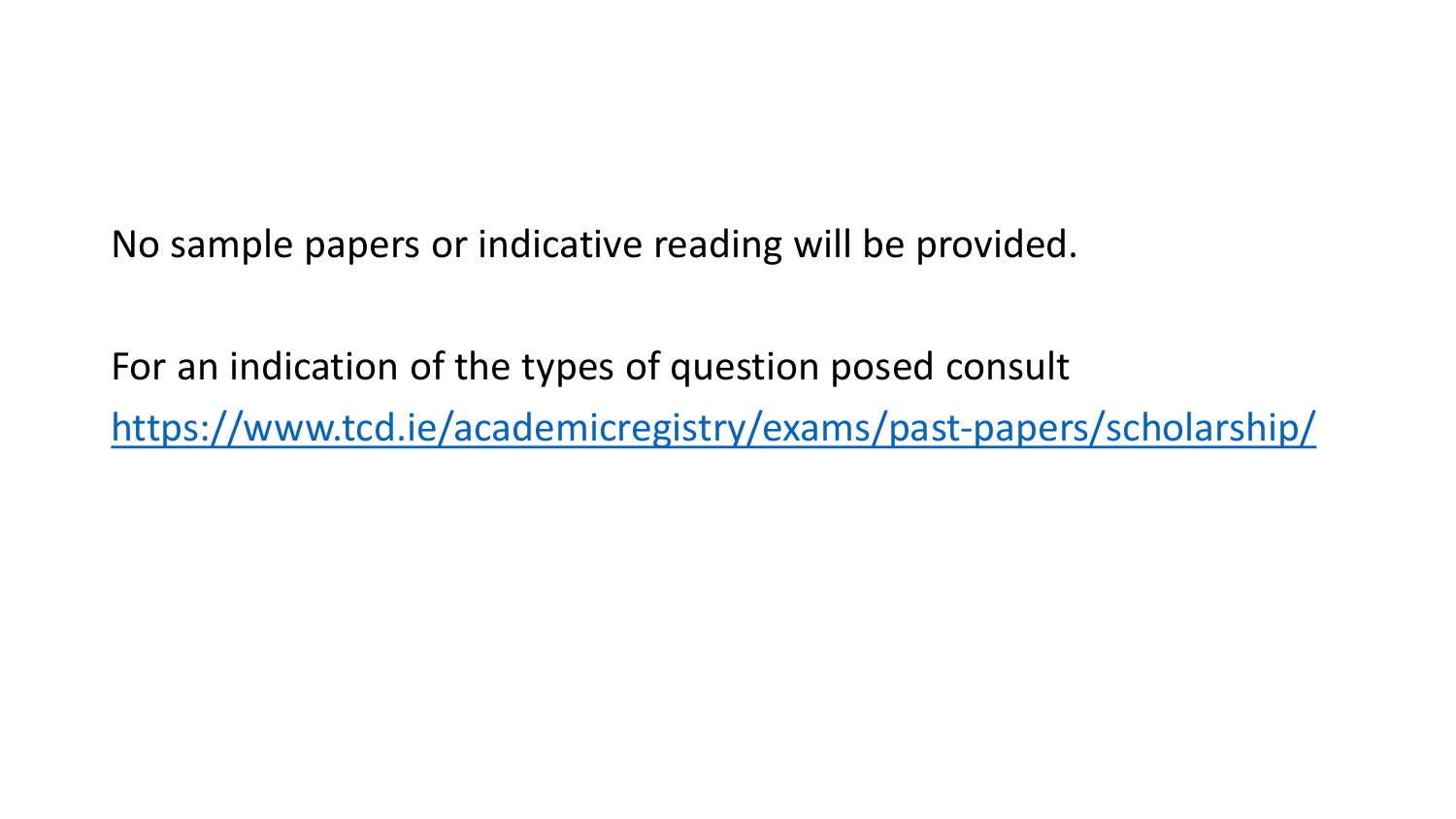#### To be elected to foundation scholarship

• You must achieve at least **an overall first class result (70 per cent or higher),** along with a grade profile indicating the attainment of **first class marks in at least two out of** three papers in courses with three papers and at least two out of **four papers in courses with four papers**. Candidates must also achieve **at least 65 per cent in any other paper(s**), in the examination for scholarship.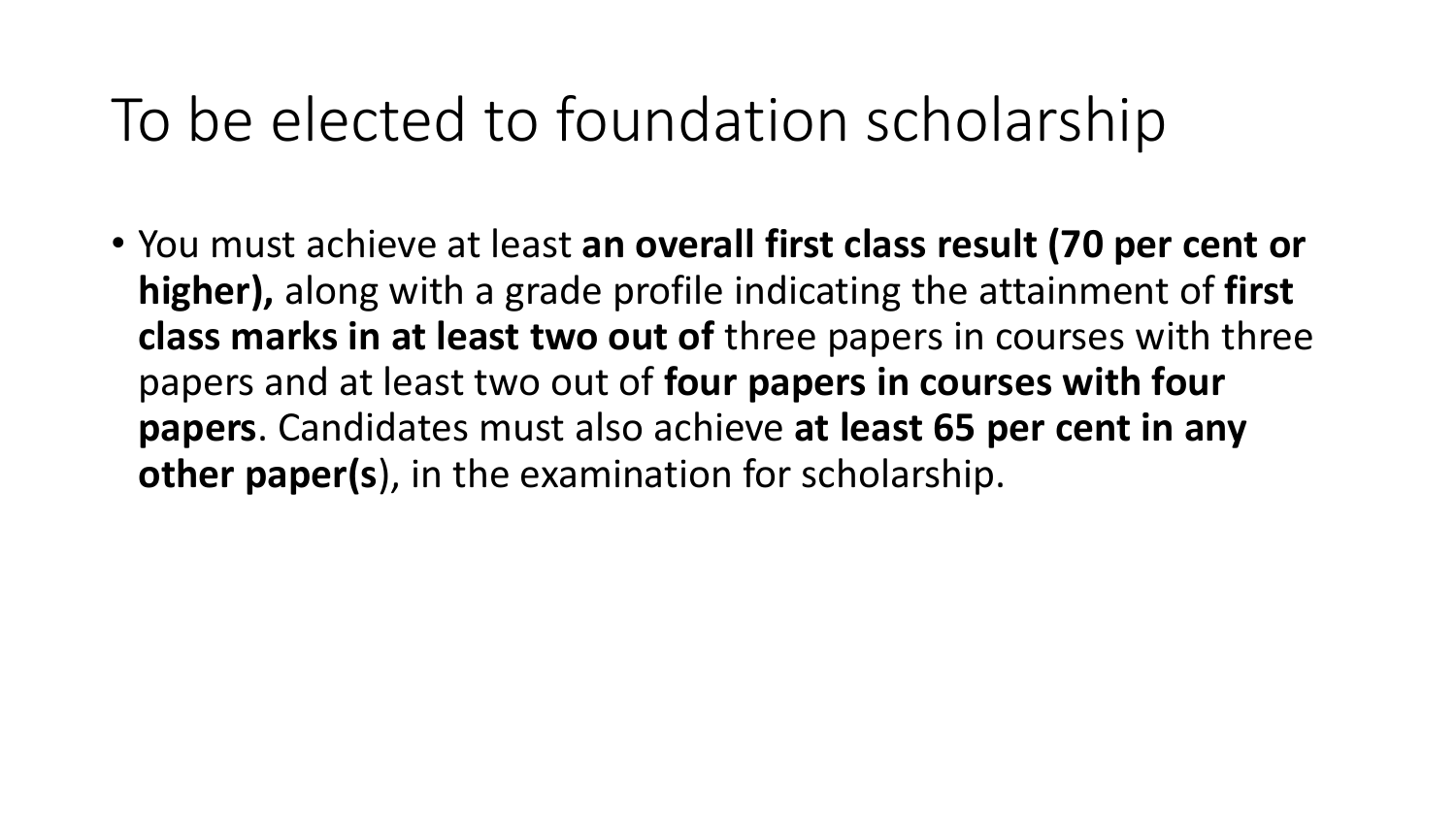# Please do not apply unless you intend to sit all exams

*The withdrawal form will become available at 9.00am on Thursday 4 November 2021. All withdrawals must be submitted by 5.00pm on Friday 10 December 2021. No withdrawals will be accepted after this deadline.*